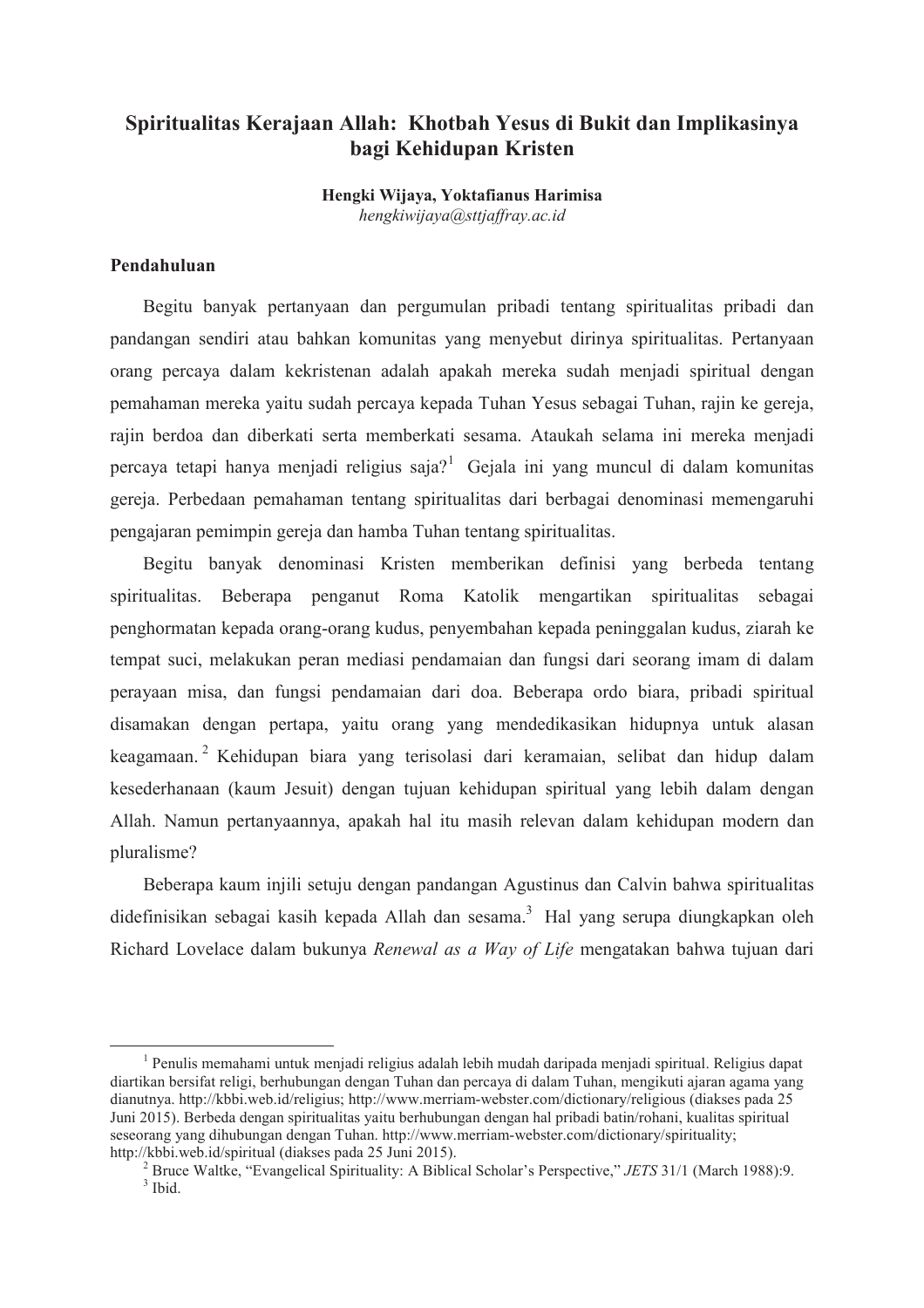spiritualitas adalah suatu kehidupan yang terlepas dari kesenangan rohani sendiri atau bahkan peningkatan diri menjadi tenggelam dalam kasih Allah dan sesama.<sup>4</sup>

Defini spiritualitas yang didasarkan pada Alkitab maka J. Gerald Janzen menuliskan:

It can hardly be doubted that the *Shema* constitutes the theological center of the Book of Deuteronomy: "Hear, O Israel: Yahweh our God, Yahweh is one; and you shall love Yahweh your God with all your heart, and with all your soul, and with all your strength"  $(6.4-5)$ ... Every act of Torah-obedience finds its motivation, its purpose, and its criterion of appropriateness in Israel's love for Yahweh.<sup>5</sup>

Kasih kepada Allah menjadi motivasi, tujuan dan kriteria kasih orang Israel untuk Allah. Kasih Allah itu di dalam, tidak hanya yang tampak di luar. Spiritualitas itu mengasihi Allah dan sesama. Ketika seorang ahli Taurat bertanya kepada Yesus, "Guru, hukum manakah yang terutama dalam hukum Taurat?" Jawab Yesus kepadanya: "Kasihilah Tuhan, Allahmu, dengan segenap hatimu dan dengan segenap jiwamu dan dengan segenap akal budimu. Itulah hukum yang terutama dan yang pertama. Dan hukum yang kedua, yang sama dengan itu, ialah: Kasihilah sesamamu manusia seperti dirimu sendiri" (Matius 22:37-39).

Spiritualitas itu adalah kehidupan saat ini artinya tidak hanya berarti orang percaya yang telah lahir baru, menerima Yesus sebagai Tuhan dan diselamatkan dan suatu saat akan ke surge. Namun, lebih dari itu kehidupan spiritual adalah kehidupan saat ini dan sedang dijalani sekarang. Alkitab berkata, "Pada kedua hukum inilah tergantung seluruh hukum Taurat dan kitab para nabi" (Matius 22:40). Alkitab menyatakan keseluruhan Sepuluh hukum dan keseluruhan Hukum Kasih.<sup>6</sup>

Apa jadinya gereja dan orang percaya tanpa spiritualitas? Akankah gereja hanya menjalankan kegiatan keagamaan yang bermuara pada kegiatan religius semata. Tulisan ini membahas persoalan tersebut di atas melalui pembahasan pengajaran Yesus di bukit yang memiliki makna spiritualitas di mana penulis melakukan analisis biblika tentang spiritualitas Kerajaan Allah dan implikasinya bagi kehidupan Kristen yang di dalamnya dijelaskan bagaimana orang Kristen menjalani kehidupan spiritual yang memaknai kasih Allah melalui mengasihi Allah dan sesama manusia. Penulis memaknai spiritualistas berdasarkan sumber Alkitab dan teladan Yesus sebagai manusia yang memberikan makna spiritualitas yang mendalam

<sup>&</sup>lt;sup>4</sup> Bruce Waltke mengutip R. F. Lovelace, *Renewal as a Way of Life* (Downers Grove: InterVarsity, 1985), 18.

<sup>&</sup>lt;sup>5</sup> Bruce Waltke mengutip J. G. Janzen, "The Yoke That Gives Rest," Int 41 (1987), 256; Bruce Waltke, "Evangelical Spirituality: A Biblical Scholar's Perspective," JETS 31/1 (March 1988):9.

 $6$  Francis A. Schaeffer, *True Spirituality* (Illinois: Tyndale House Publishing, 2011), 14.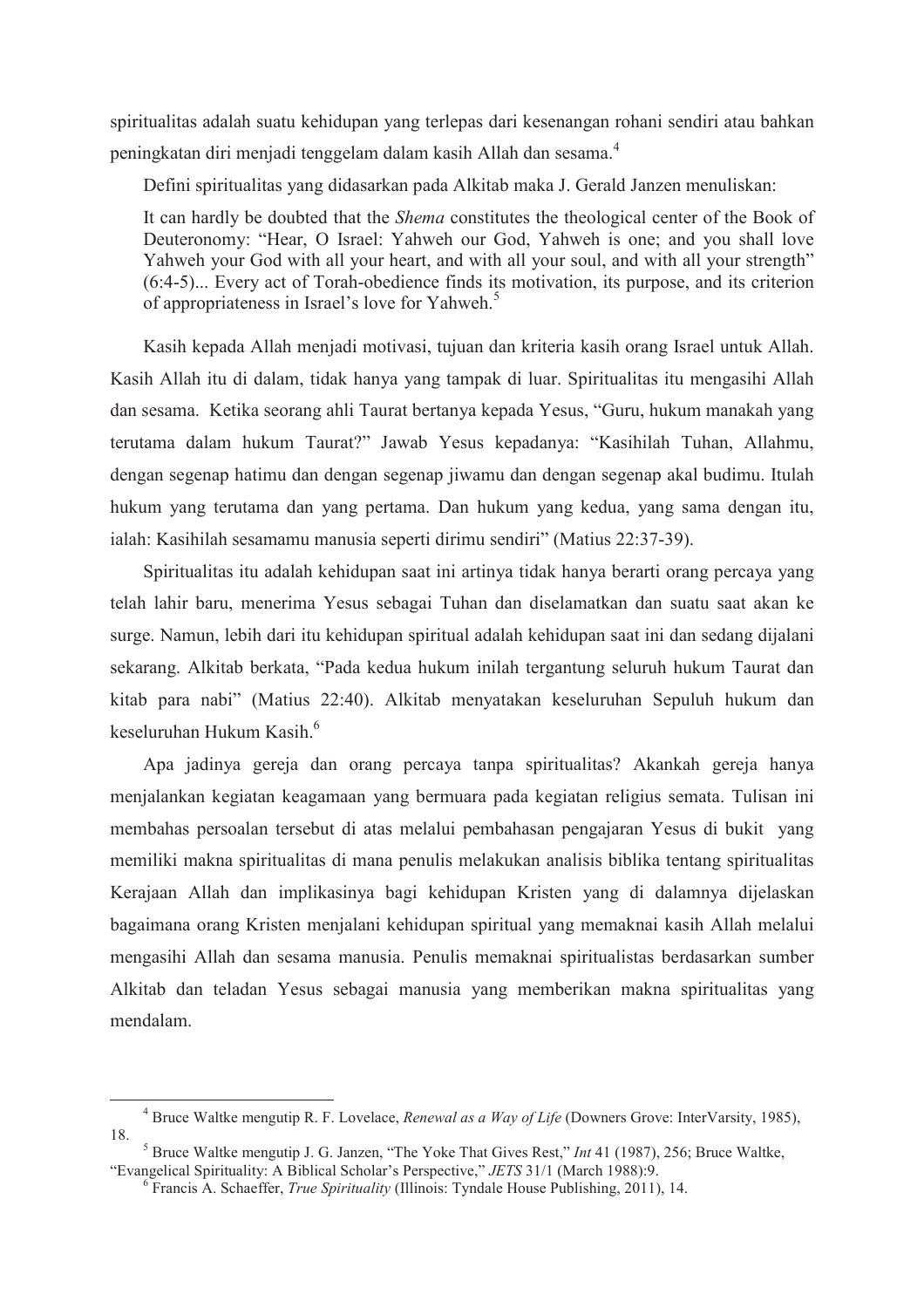# Definisi Spiritualitas dan Kerajaan Allah **Spiritualitas**

Spiritualitas berasal dari bahasa Latin *spiritus*, yang berarti "nafas, kehidupan, roh." Kemudian dalam arti luas, spiritualitas berhubungan dengan seluruh kehidupan kita yang didasarkan pada realitas tertinggi, yaitu di dalam roh, yang menyatu dengan dimensi keberadaan rohani vang melampaui aspek ragawi.<sup>7</sup> Dengan demikian spiritualitas tidak tampak secara badaniah, tetapi tidak terlihat yaitu di dalam hati manusia.

Para teolog Katolik Roma untuk merujuk pada hubungan mistis dengan Tuhan, sekarang sering digunakan untuk merujuk kepada pelbagai macam pendekatan yang ada di pelbagai cabang gereja yang memungkinkan perubahan dalam kehidupan pribadi dalam hubungannya dengan Allah yang diwahyukan dalam Yesus Kristus melalui karya Roh Kudus. Dalam abad sebelumnya, orang Kristen sering menggunakan kata-kata seperti "pengabdian" atau "kesalehan," tetapi sekarang istilah ini telah mengembangkan sebuah "cita-rasa subjektif" dunia lain<sup>"8</sup>

Apa yang dilakukan oleh pelopor Reformasi seperti Martin Luther (1483-1546) tentang spiritualitas adalah membawa orang percaya kepada Tuhan melalui firman Allah dan sakramen dalam liturgi ibadah sebagai bentuk penyembahan, pujian dan ucapan syukur dalam doa. Liturgi telah menjadi formatif yang asli dalam meletakkan istilah spiritualitas.<sup>9</sup> Lain halnya dengan tokoh Reformasi seperti Zwingli (1484-1531) dan John Calvin (1509-1564). Zwingli menekankan dua elemen yang berhubungan dengan spiritualitas. Dia menekankan pada Alkitab sebagai pusat spiritualitas.<sup>10</sup>

Calvin menekankan pada kesatuan mistis orang percaya dengan Kristus. Pembenaran dan pengudusan yang bertumbuh ke arah keserupaan Kristus. Menurut Calvin, gereja adalah konteks utama pengembangan dan pertumbuhan dalam spiritualitas. Salah satu pernyataan Calvin yang mengilustrasikan keyakinannya: "Kita tidak dapat memilik Allah sebagai Bapa kita bila kita tidak memiliki Gereja sebagai ibu kita."<sup>11</sup>

Pemahaman spiritualitas gerakan Pentakosta dan Karismatik dapat disimpulkan definisi yang membantu dalam spiritualitas dalam konteks Kristen adalah dari 'pengalaman hidup'

 $^7$  Barbara E. Bowe, *Biblical Foundations of Spirituality: Touching a Finger to the Flame* (Lanham, Maryland: Rowman and Littlefield Publishers, 2003), 11.

 $\beta$  Bradley Holt P., A Brief History of Christian Spirituality (Oxford: Lion Publishing, 1993), 16.

<sup>&</sup>lt;sup>9</sup> Eldon Sheffer mengutip Frank Senn, ed., Protestant Spiritual Traditions (Mahwah, NJ: Paulist, 1986), 26; Eldon Sheffer, "An Overview of Protestant Spirituality" Asland Theological Journal 26 (1994):167-168.

 $^{\circ}$  Eldon Sheffer, "An Overview of Protestant Spirituality" *Asland Theological Journal* 26 (1994): 169.

<sup>&</sup>lt;sup>11</sup> Eldon Sheffer mengutip Frank Senn, *ed.*, 63; Eldon Sheffer, 169.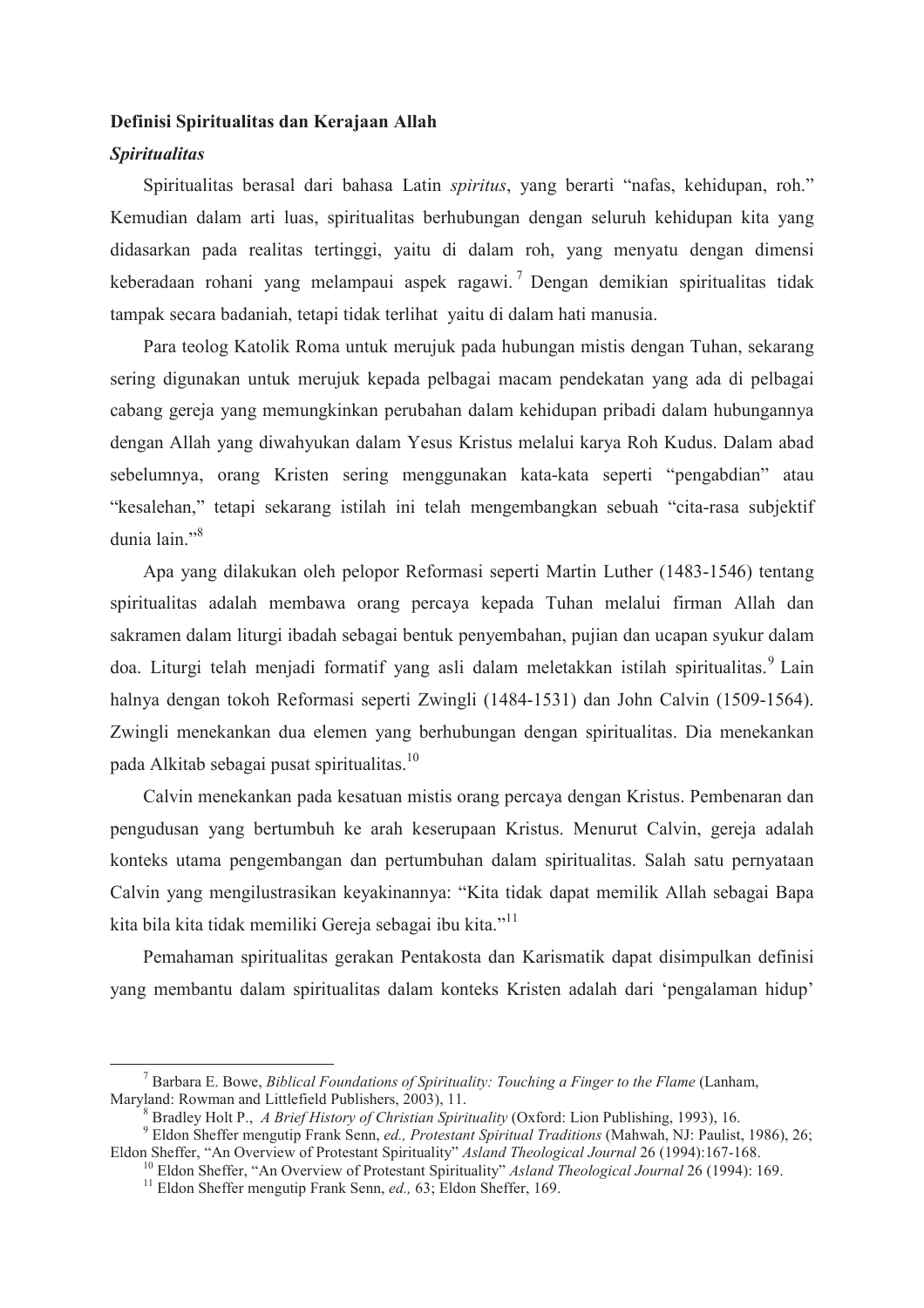vang menyatakan dimensi dasar manusia yaitu dimensi spiritual.<sup>12</sup> Paulus berkata, "Jika kita hidup oleh Roh, baiklah hidup kita juga dalam Roh" (Galatia 5:25). Paulus dengan tegas memberikan penekanan bahwa orang percaya adalah manusia yang dipimpin oleh Roh Kudus, kebenaran Allah dan hidup orang Kristen harus sesuai dengan kebenaran-Nya.

Spiritualitas yang dimaksudkan para teolog adalah bertujuan untuk mengalami perjumpaan dengan Tuhan (encounter with Lord) dengan berbagai cara dan pendekatan pemahaman teologis dari masa ke masa hingga saat ini menunjukkan kekayaan firman Tuhan yang dipahami dengan berbeda oleh para teolog dengan maksud dan tujuan yang sama.

# Kerajaan Allah

Para teolog ada yang mendefinisikan Kerajaan Allah dan Kerajaan Surga adalah sama, tetapi ada pula yang membedakannya. Penulis tidak menekankan perbedaan kedua istilah itu, tetapi lebih menekankan bahwa Kerajaan Allah sangat berbeda dengan istilah kerajaan yang ada di dunia.

Ladd mendefinisikan Kerjaan Allah dalam bukuya Injil Kerajaan sebagai berikut.

Kerajaan Allah adalah pemerintahan tertinggi Allah, namun pemerintahan Allah terwujud dalam tahap yang berbeda-beda sepanjang sejarah penebusan. Oleh karena itu, manusia dapat masuk ke dalam wilayah pemerintahan Allah dalam beberapa tahap perwujudannya dan mengalami berkat-berkat pemerintahan-Nya itu dalam kadar yang berbeda-beda. Kerajaan Allah adalah zaman yang akan datang, yang lazim disebut Surga. Waktu itu kita akan mengalami berkat-berkat pemerintahan-Nya dalam kepenuhan yang sempurna. Akan tetapi, kerajaan itu ada di sini saat ini dan dapat kita nikmati sebagian dari berkatberkat pemerintahan Allah itu secara nyata.<sup>13</sup>

Pemahaman Ladd dipahami oleh Robi Panggarra sebagai pemerintahan Allah yang mana telah memasuki zaman ini melalui kehadiran Yesus dan akan menjadi sempurna pada saat kedatangan-Nya untuk kedua kalinya.<sup>14</sup> Karajaan Allah telah ada di dalam Yesus dan apa yang Dia nyatakan bukanlah diri-Nya sendiri tetapi datangnya kerajaan tentang keadilan, damai dan kasih yang dinyatakan dalam komunitas orang percaya.<sup>15</sup> Penulis mendefinisikan

<sup>&</sup>lt;sup>12</sup> Rudyanto Chandra Saputra mengutip Daniel Albrecht, "Pemahaman Spiritualitas Pentakosta Kharismatik,"http://www.sttkao.ac.id/sources/content/PEMAHAMAN SPIRITUALITAS PENTAKOSTA KH ARISMATIK doc (diakses pada 2 Juni 2015): Daniel Albrecht. Rites in the Spirit: A Ritual Approach to Pentecostal/Charismatic Spirituality, Journal of Pentecostal Theology Supplement Series 17 (Sheffield: Sheffield Academic Press, 1999), 23.

<sup>&</sup>lt;sup>13</sup> George Eldon Ladd, *Injil Kerajaan* (Malang: Gandum Mas, 1994), 24-25.

<sup>&</sup>lt;sup>14</sup> Robi Panggarra, "Kerajaan Allah Menurut Injil-injil Sinoptik," JURNAL JAFFRAY 11, no.1 (April 2013): 113.<br><sup>15</sup> Rafael Esteban, "Evangelization, Culture and Spirituality," *The* Way 34, no. 4

<sup>(1994);276.</sup>http://www.theway.org.uk/Back/34Esteban.pdf (diakses pada 25 Juni 2015).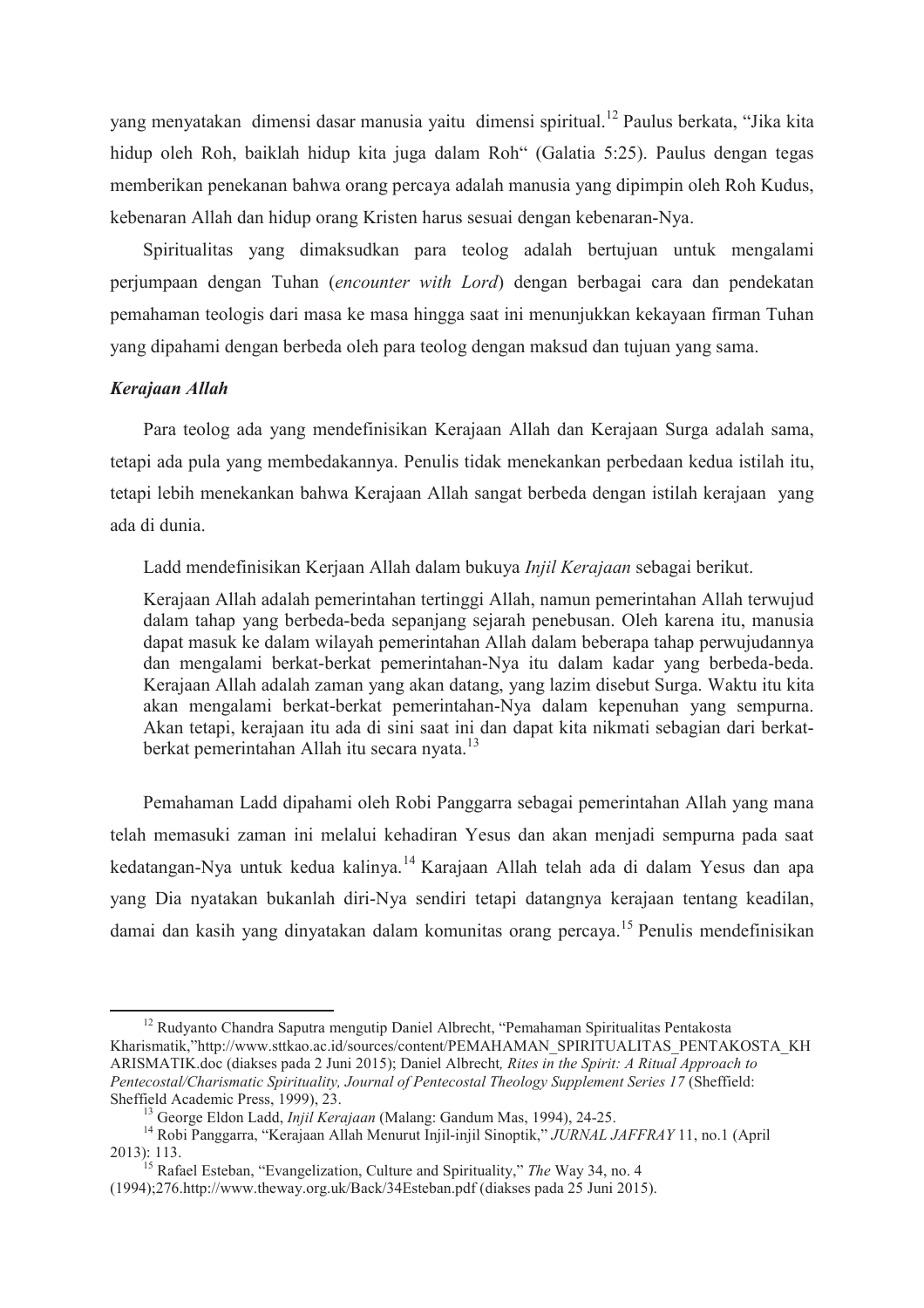bahwa Kerajaan Allah adalah pemerintahan Allah di dunia yang nyata di mana gereja adalah perwujudannya dan hanya menjadi sempurna di masa yang akan datang yaitu kekekalan.

# Spiritualitas Kerajaan Allah Berdasarkan Pengajaran Yesus di Bukit

Analisis Spiritualitas Kerajaan Allah berdasarkan pengajaran Yesus di bukit dalam hal ini penulis mengambil nas Injil Matius sebagai acuan. Oleh karena Injil Matius menceritakan Yesus adalah Raja. Kerajaan dipimpin oleh seorang raja di mana realitas seorang Yesus datang ke dunia bukan menjadi raja atas dunia, tetapi Dia membawa Kerajaan Surga yang adalah realitas Kerajaan Allah di muka bumi. David J. Engelsma menyatakan bahwa Kerajaan Allah adalah realitas, tetapi kerajaan Allah juga realitas spiritual. Spiritual yang tidak nyata adalah materi dan manusia secara alamiah (1 Kor. 2:9-16). Realitas spiritual itu dinamakan sebagai Kerajaan Allah.<sup>16</sup>

Injil Matius mulai dengan pernyataan bahwa Yesus Kristus adalah Anak Daud. Memulai Injil dengan cara ini menunjukkan pentingnya gelar "Anak Daud" karena gelar ini membuktikan bahwa Yesus adalah pewaris yang benar dari takhta Daud yang dijanjikan Allah kepada Daud dan dinubuatkan melalui para nabi bahwa seorang Anak Daud yang digenapi dengan kedatangan Mesias yaitu Yesus Sang Raia.<sup>17</sup>

## Hermeneutik Spiritualitas Kerajaan Allah

Hermeneutik spiritual Kerajaan Allah diambil dari Injil Matius tentang ucapan bahagia di bukit. Khotbah di bukit memberitakan karakteristik yang benar dari kerajaan yang benar. Sebuah kehidupan yang selaras dengan pemerintahan Allah sebagai pertentangan dari pemerintahan kaisar saat itu.<sup>18</sup> Pengajaran Yesus di bukit memiliki nilai-nilai spiritualitas yang agung dan menjadi inspirasi bagi semua orang.

Kata "berbahagialah" dalam bahasa Yunani makarioi melampaui pengertian sekadar rasa senang. Kata itu mengandung unsur puji-pujian. <sup>19</sup> Penulis membahas ucapan-ucapan bahagia Yesus di bukit ini berdasarkan Iniil Matius 5:3-12 dan membaginya menjadi dua bagian:

#### Mengasihi Allah

<sup>&</sup>lt;sup>16</sup> David J. Engelsma, *Kingdom of God* (Grandville, Michigan: the Evangelism Committee of Southwest Protestant Reformed Church), 17; http://www.southwestprc.org/pamphlets/KingdomOfGod.pdf (diakses pada 25) Juni 2015).

<sup>17</sup> Ferry Yang, "Kerajaan Allah: Sebuah Tinjauan Eksegesis," VERITAS Jurnal Teologi dan Pelayanan 15, no. 1 (April 2014):48.

Ferry Yang mengutip Richard T. Hughes, Christian America and The Kingdom of God (Urbana & Chicago: University of Illinois Press, 2009), 64; Ferry Yang, "Kerajaan Allah: Sebuah Tinjauan Eksegesis," VERITAS Jurnal Teologi dan Pelayanan 15, no. 1 (April 2014):51-52.

<sup>&</sup>lt;sup>19</sup> Donald Guthrie, *Teologi Perjanjian Baru 3* (Jakarta: BPK Gunung Mulia, 1993), 257.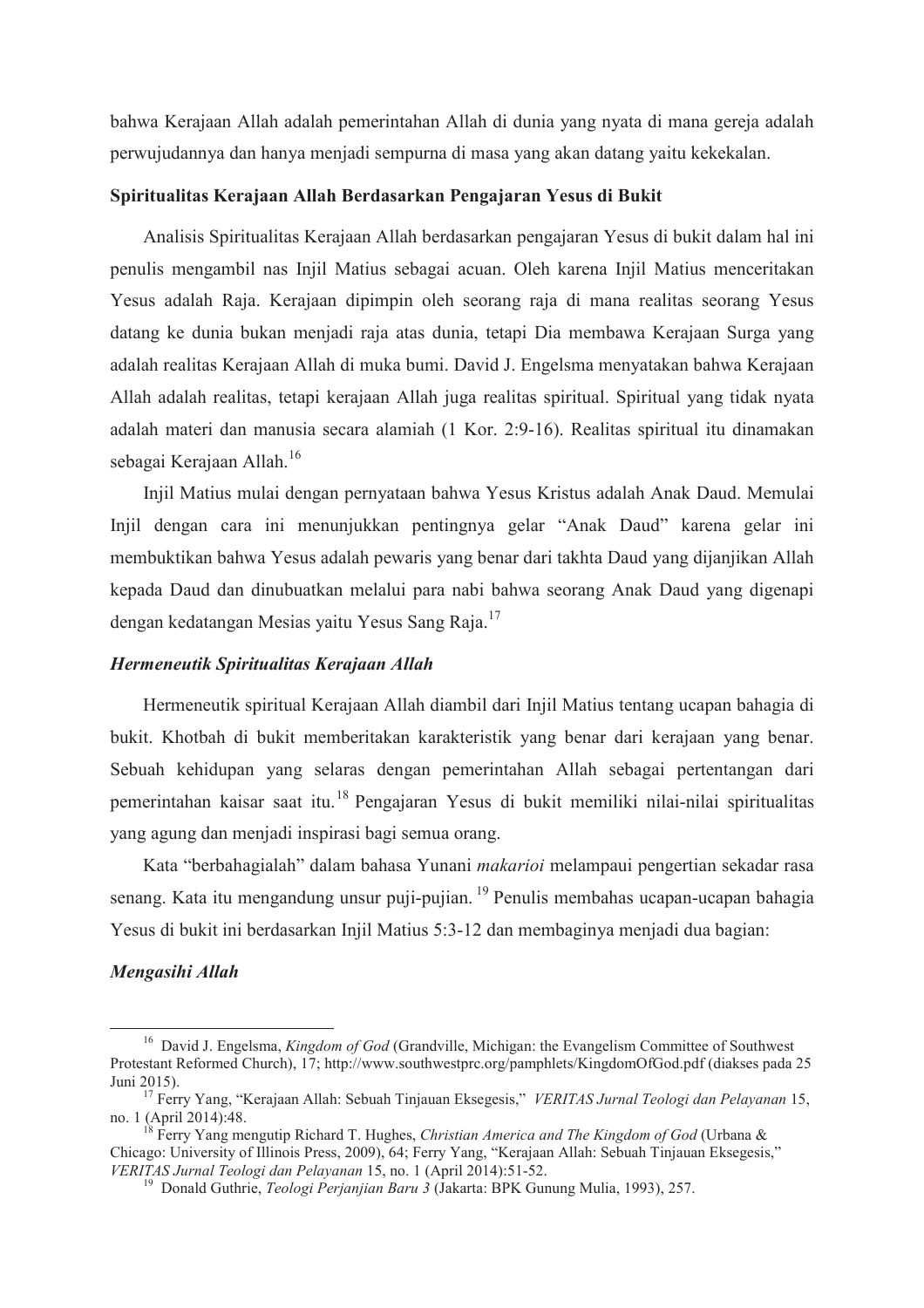Beberapa kata-kata kunci seperti kata "miskin di hadapan Allah, berdukacita, lapar dan haus akan kebenaran, suci hatinya, dianiaya karena kebenaran" menunjukkan spiritualitas orang percaya kepada Allah. Kata "miskin di hadapan Allah" yang dalam bahasa Yunani *ptôchoi tô pneumati*, yaitu kata sifat yang berarti miskin dalam roh (NRSV).<sup>20</sup> Pada waktu Yesus menyebut "orang miskin" bukan saja mempunyai arti orang yang tidak mempunyai apa-apa di bidang ekonomis, tetapi juga orang yang miskin di bidang spiritual.<sup>21</sup> Maka untuk menjadi "orang miskin di hadapan Allah," orang percaya harus mengakui kemiskinan spiritualnya, bahkan kebangkrutan kita di hadapan Allah. Seperti yang ditulis oleh Calvin, "Hanya dia yang menganggap dirinya tak berarti sama sekali di mata Tuhan, lalu semata-mata bergantung pada anugerah Tuhan, hanya orang seperti itulah yang miskin di hadapan  $Tuhan$ <sup>1,22</sup>

Kata "berdukacita, karena mereka akan dihibur" (ayat 4). Kata "dukacita" dalam bahasa Yunani pentheô yaitu kata kerja aktif yang berarti berdukacita baik secara perasaan maupun perbuatan.<sup>23</sup> Kata ini berarti *duka* kesedihan karena kehilangan seseorang atau sesuatu yang sangat dicintainya: orang yang tertindas dan orang yang berkabung karena mengalami kehilangan yang nyata dan menjadi sedih. Tetapi kata ini juga dapat berarti "pertobatan"; orang berdosa berdukacita karena dosa-dosanya, dan mereka sungguh ingin mengakhiri dosa mereka dan melayani Tuhan<sup>24</sup> Tanda spiritualitas adalah pertobatan. Sebagaimana seruan Yohanes Pembaptis di padan gurun Yudea dan memberitakan: "Bertobatlah, sebab Kerajaan Sorga sudah dekat!" (Mat. 3:2). Berdukacita karena dosa dan bukan karena kehilangan keduniawian

Ungkapan "lapar dan haus akan kebenaran" memiliki beberapa pengertian. Yang terutama berarti rindu akan suatu hubungan baik dengan Allah, dan itu juga berarti rindu untuk dapat hidup dengan benar dihadapan-Nya. Tetapi selanjutnya, ini juga berarti rindu untuk dapat hidup berkenan kepada-Nya di dunia ini dan rindu untuk melihat hubungan sesama manusia dengan-Nya kembali dipulihkan. <sup>25</sup>

Orang yang lapar dan haus yang dikenyangkan Allah ialah mereka "yang lapar dan haus akan kehendak Allah." Kelaparan dan kehausan spiritual seperti itulah yang merupakan ciri khas semua anak Allah, yang ambisi utamanya adalah spiritual dan bukan materi. Orang

<sup>&</sup>lt;sup>20</sup> Jonathan Kristen Mickelson, Mickelson's Enhanced Strong's Greek and Hebrew Dictionaries (The Word, 2008), s.v. "ptôchoi tô pneumati"

J. L. Ch. Abineno, Khotbah di Bukit (Jakarta: BPK Gunung Mulia, 1990), 14.

<sup>&</sup>lt;sup>22</sup> John R.W. Stott, *Khotbah di Bukit* (Jakarta: Yayasan Komunikasi Bina Kasih, 2008), 51-52.

<sup>&</sup>lt;sup>23</sup> James Strong, *Strong's Greek and Hebrew Dictionaries* (Franklin, TN:e-Sword, 2008), s.v pentheô.

<sup>&</sup>lt;sup>24</sup> Stassen, Glen H. dan David P. Gushee, Etika Kerajaan Mengikut Yesus dalam Konteks Masa Kini (Surabaya: Momentum, 2008), 29-30.

<sup>&</sup>lt;sup>25</sup> Sinclair B. Ferguson, *Khotbah di Bukit* (Surabaya: Momentum, 2009), 31-32.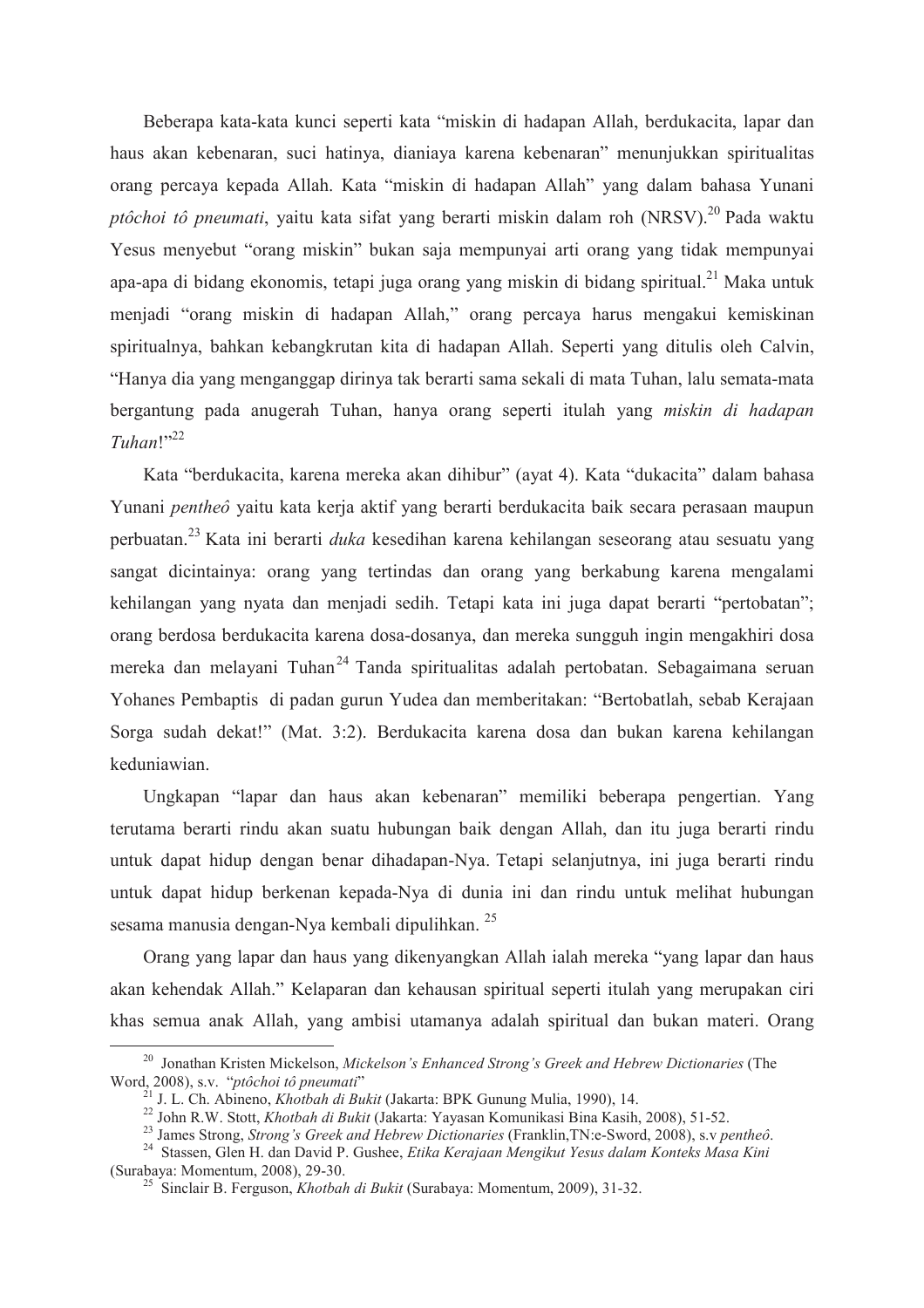Kristen bukan seperti orang yang tidak mengenal Allah, yang tergila-gila kepada harta kekayaan materi; itikad bulat mereka ialah "mencari dahulu," yaitu mendahulukan Kerajaan Allah dan kehendak-Nya (Matius 6:33). <sup>26</sup> Ajaran Yesus menantang pandangan Yudaisme waktu itu yang menyatakan bahwa seseorang dapat memperoleh kebenaran dengan berbuat kebaikan. Dalam ucapan ini berkat dicurahkan kepada orang yang mencari kebenaran bukan sebagai imbalan atas jasanya, tetapi karena ia gigih mengejar apa yang Allah sendiri dapat berikan. Ini bukan berarti bahwa Yesus tidak menghargai perbuatan-perbuatan baik, melainkan bahwa tak seorang pun boleh menilai dirinya sendiri berdasarkan perbuatanperbuatan itu.<sup>27</sup>

Makna "orang yang suci hatinya" alah orang yang suci secara batiniah, yaitu kualitas orang yang telah disucikan hatinya dari kotoran-kotoran moral, selaku kebalikan dari kesucian secara ritual. Hati mereka termasuk pikiran dan motivasi mereka adalah murni, tidak tercampur dengan sesuatu yang cemar jelek, atau tersembunyi. Kemunafikan dan tipu daya adalah tabu bagi mereka, tidak ada akal bulus pada mereka.<sup>28</sup> Tak ada lagi yang menghalangi orang percaya datang kepada Tuhan kecuali kesucian hatinya. Orang yang suci bukan karena perbuatannya, melainkan penyerahan sepenuhnya kepada Allah yang bertindak sebagai pengudus sehingga melayakkan orang percaya datang ke takhta kasih karunia Allah.

"Berbahagialah orang yang dianiaya oleh sebab kebenaran, karena merekalah yang empunya Kerajaan Sorga. Berbahagialah kamu, jika karena Aku kamu dicela dan dianiaya dan kepadamu difitnahkan segala yang jahat. Bersukacita dan bergembiralah, karena upahmu besar di sorga, sebab demikian juga telah dianiaya nabi-nabi yang sebelum kamu" (ayat 10-12). Penderitaan karena Kristus adalah sukacita dan bukti bahwa orang percaya mengasihi  $Allah$ 

#### Mengasihi Sesama

Kehidupan Kristen atau spiritualitas Kristen dalam Perjanjian Lama tercermin dalam Sepuluh Hukum. Sepuluh Hukum itu selanjutnya digenapi oleh Yesus Kristus dan disimpulkan dalam Matius 22:37-40. Hukum yang terutama adalah kasihi Tuhan Allahmu dengan segenap hatimu dan dengan segenap jiwamu dan dengan segenap akal budimu, dan yang kedua ialah kasihilah sesama manusia seperti dirimu sendiri. Hukum pertama hingga keempat adalah hukum terutama (Kel. 20:2-11) dan hukum kelima hingga kesepuluh adalah

<sup>&</sup>lt;sup>26</sup> John R.W. Stott, *Khotbah di Bukit* (Jakarta: Yayasan Komunikasi Bina Kasih, 2008), 58-59.<br><sup>27</sup> Donald Guthrie, *Teologi Perjanjian Baru 3* (Jakarta: BPK Gunung Mulia, 1993), 259-260.

<sup>&</sup>lt;sup>28</sup> John R.W. Stott, Khotbah di Bukit (Jakarta: Yayasan Komunikasi Bina Kasih, 2008), 64-66.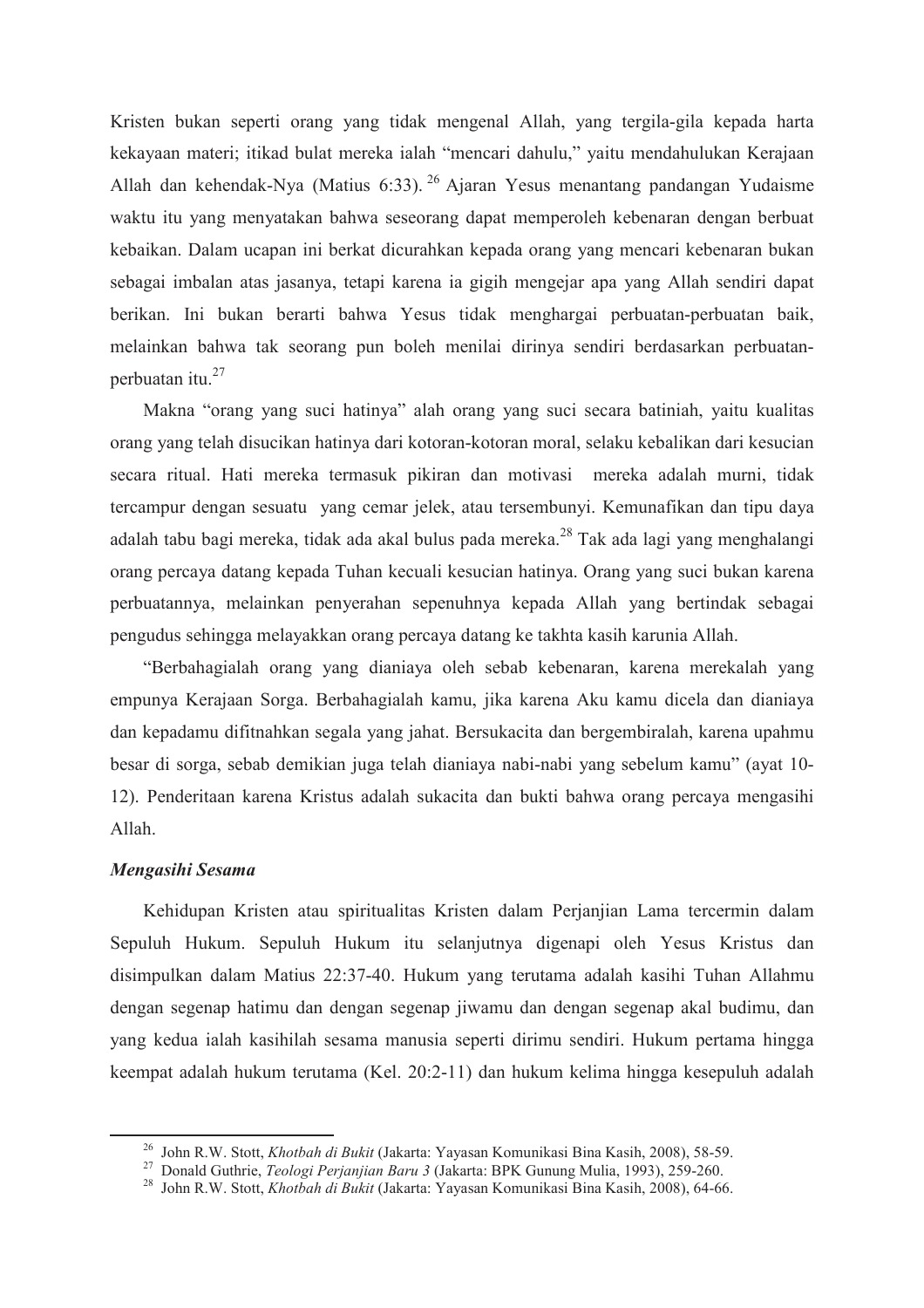hukum kasih terhadap sesama (Kel. 20:12-17). Intisari pengajaran kasih kepada Allah dan sesama juga dijumpai dalam pengajaran Yesus atau khotbah Yesus di bukit.

Matius dan Lukas menerjemahkan ke dalam bahasa Yunani apa yang dikutip oleh Yesus dari Yesaya 61:1 dalam Kitab Suci Ibrani. Kata Ibrani menggabungkan kedua makna itu, "miskin secara ekonomi" dan "rendah hati secara rohani." Yesus menggenapi Yesaya 61:1-2, membawa kabar baik kepada orang-orang miskin (Mat. 5:3-5; 11:5; Luk. 4:16-21; 7:22). Yesus merangkul orang-orang yang terbuang secara sosial dan religius. Ucapan Bahagia ini menunjuk kepada kabar baik bahwa nubuat Yesaya tentang keadilan Allah sebagai pembebasan orang miskin, orang tertindas, orang rendah hati, orang yang membutuhkan, lemah dan rendah, sedang digenapi dalam Yesus Sang Mesias dan dalam berbagai perbuatan komunitas dari para pengikut Yesus. Para pengikut Yesus berpartisipasi dalam pemerintahan Allah dengan merendahkan diri mereka di hadapan Allah, memberi diri mereka kepada Allah, bergantung pada pembebasan Allah, dan mengikut Allah dan menaruh kepedulian kepada orang miskin dan orang yang tertindas. Dengan kata lain, "Berbahagialah orang yang rendah hati di hadapan Allah, yang peduli kepada orang miskin dan orang yang rendah hati."<sup>29</sup> Ayat ini mengingatkan orang percaya bahwa kasih yang terutama adalah mengasihi Allah dan kasih Allah itu terpancar kepada orang lain.

Mengasihi sesama dalam ucapan bahagia di bukit menunjukkan sikap spiritualitas yang harus dimiliki setiap orang percaya did alam hatinya yaitu lemah lembut, kemurahan hati, membawa damai dan menjadi garam dan terang dunia. Kemurahan hati bermuara dalam dua sikap yang saling berbeda yaitu dalam mengasihi dan mengampuni. Mengasihi orang yang terlihat kesakitan, menderita sengsara atau berdukacita tetapi juga mengampuni orang-orang yang berbuat salah kepada kita yang menjahati kita.<sup>30</sup>

Sikap belas kasihan juga merupakan sikap yang tidak dijunjung tinggi dalam masyarakat kuno. Sikap kesalehan orang-orang Yahudi memiliki pendekatan yang tidak murah hati dan secara sengaja ditujukan kepada merekayang tidak mengetahui Hukum Taurat. Kepatuhan terhadap Hukum Taurat lebih penting daripada kepekaan terhadap kelemahan mereka yang gagal memenuhi tuntutan Hukum Taurat tersebut. Sikap murah hati dan belas kasihan tidak berarti lemah jika dikaitkan dengan keadilan. Kemurahan hati yang dianjurkan Yesus bukanlah merupakan sikap yang memaafkan orang-orang yang berbuat kesalahan dengan

<sup>&</sup>lt;sup>29</sup> Glen H. Stassen, dan David P. Gushee, Etika Kerajaan Mengikut Yesus dalam Konteks Masa Kini (Surabaya: Momentum, 2008), 28-29.

<sup>&</sup>lt;sup>30</sup> John R.W. Stott, Khotbah di Bukit (Jakarta: Yayasan Komunikasi Bina Kasih, 2008), 62.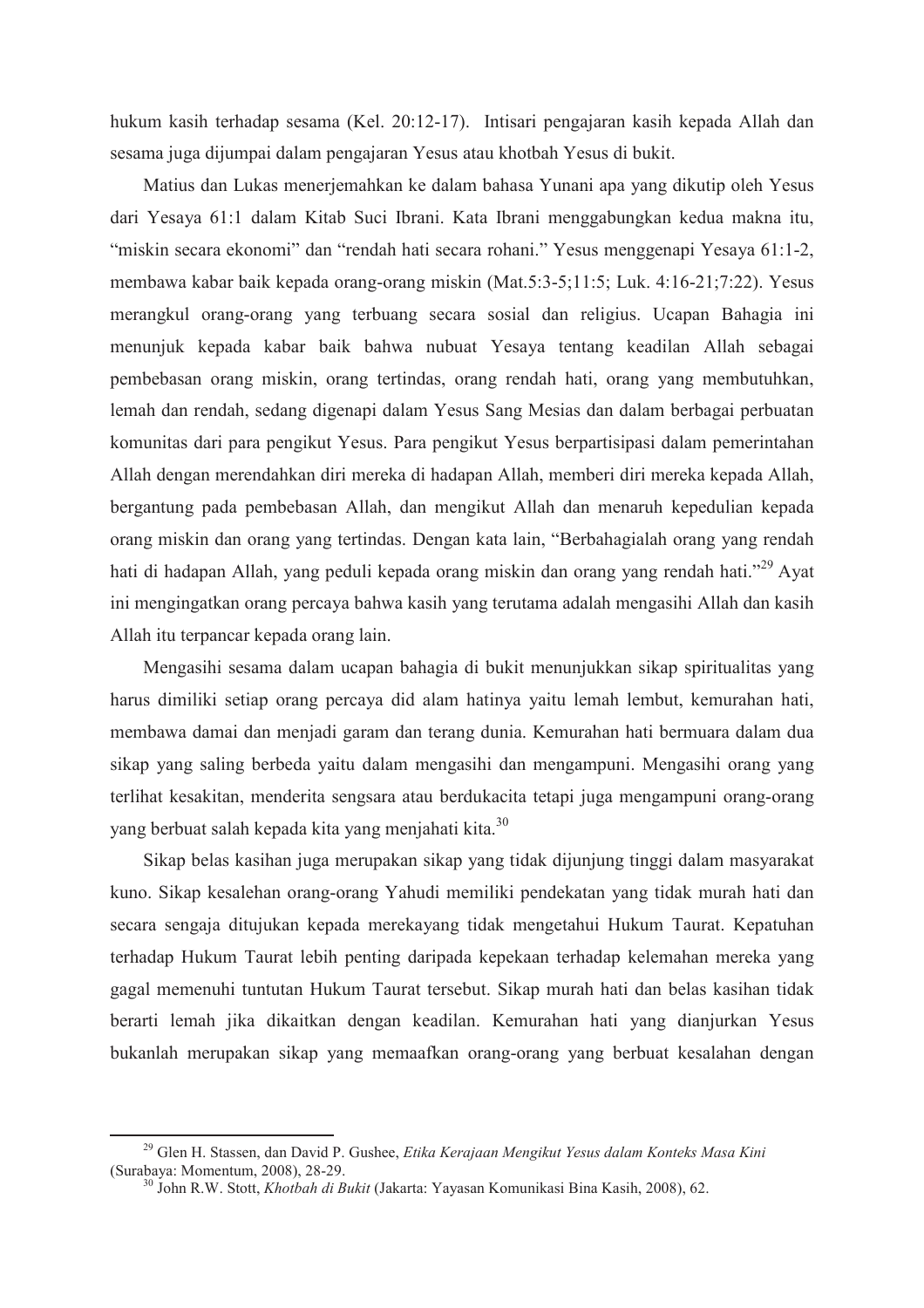mengorbankan orang-orang yang telah dirugikan.<sup>31</sup> Penulis mengutip perkataan Yesus dalam khotbah-Nya di bukit, Ia berkata: "Segala sesuatu yang kamu kehendaki supaya orang perbuat kepadamu, perbuatlah demikian juga kepada mereka. Itulah isi seluruh hukum Taurat dan kitab para nabi" (Matius 7:12). Artinya jika orang percaya melakukan kemurahan hati maka hasilnya kemurahan itu akan datang dalam hidup kita.

Secara jelas pasti dalam seluruh ajaran Yesus dan para rasul-Nya, bahwa kita sendiri sekali-kali tidak boleh mencari gara-gara atau biang keladi suatu konflik. Sebaliknya, kita terpanggil untuk hidup dalam damai (I Korintus 7:15), kita harus giat mencari "kedamaian" (I Petrus 3:11), kita harus "berusaha hidup damai dengan semua orang" (Ibr. 12:14), kita harus "hidup dalam perdamaian dengan semua orang" (Roma 12:18).<sup>32</sup> Yesus adalah raja damai dan melakukannya selama Dia hidup di dunia ini. Pengajaran Yesus di bukit menunjukkan bahwa kebahagiaan dan berkat orang percaya adalah terutama karena mereka telah mengasihi Allah dan kasih Allah itulah yang menggerakkan hati mereka untuk mengasihi sesamanya.

## Implikasi Bagi Kehidupan Kristen

Kehidupan Kristen

## Formasi Rohani Pribadi

Dalam bukunya Renovation of Heart, Dallas Willard mengatakan:

Formasi spiritual bagi orang Kristen pada dasarnya mengacu pada proses yang digerakan oleh Roh dalam membentuk dunia batiniah manusia dengan cara sedemikian rupa sehingga serupa dengan keberadaan batiniah Kristus sendiri...Formasi spiritual Kristen difokuskan sepenuhnya kepada Yesus.<sup>33</sup>

### Etika Kerajaan Allah

Kekristenan tidak terlepas dari persoalan etika yang terjadi dalam gereja sebagai komunitas Kerjaan Allah. Dalam hal ini etika pribadi kita dengan sesama manusia dan terlebih lagi dalam hubungan kita dengan Tuhan Yesus Kristus. Seringkali muncul pertanyaan dikalangan non Kristen dan juga di kalangan sendiri yang mempertanyakan sikap, tingkah laku dan perkataan orang Kristen yang bertentangan dengan teladan Yesus sendiri dan acapkali juga muncul sindiran "itukah orang Kristen" ataukah "ternyata orang Kristen tidak beda jauh dengan orang duniawi" artinya etikanya tidak mengubah keduniawian orang yang

<sup>&</sup>lt;sup>31</sup> Donald Guthrie, Teologi Perjanjian Baru 3 (Jakarta: BPK Gunung Mulia, 1993), 259-260.

<sup>&</sup>lt;sup>32</sup> Stott, *Khotbah di Bukit*, 66-67.

<sup>&</sup>lt;sup>33</sup> Dallas Willard, Renovation of Heart (Malang: Literatur SAAT, 2005), 30.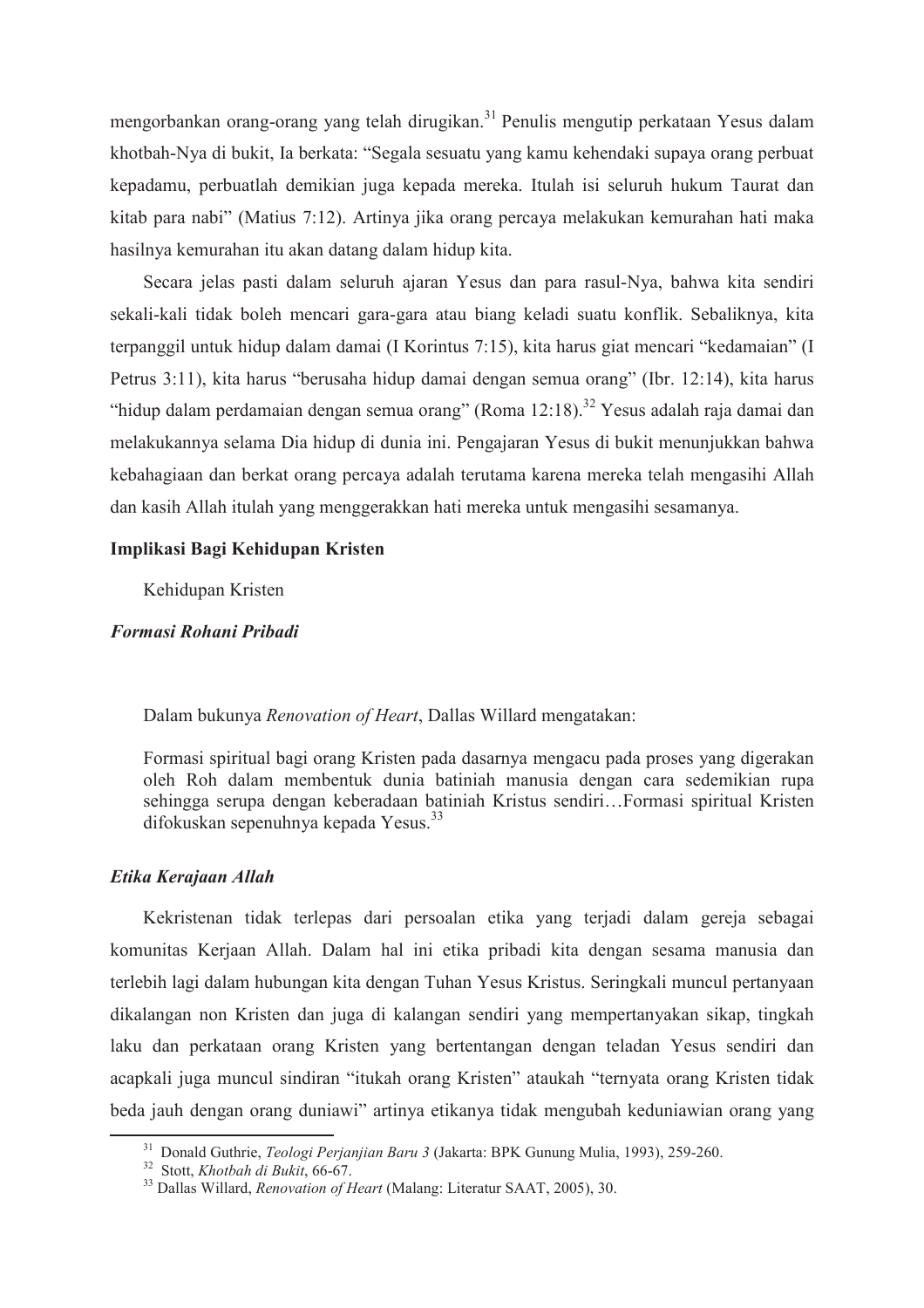mengaku Kristen. Kecenderungan ini banyak terjadi dalam komunitas bergereja dan bermasyarakat yang tidak menunjukkan etika Kerajaan Allah yang sesungguhnya sangat berbeda dengan pemahaman moral dan kebaikan yang berlaku di masyarakan dan budaya kita.

Pandangan tersebut di atas tentulah bertentangan dengan pandangan Yesus yang menekankan agar kehidupan keagamaan anggota-anggota kerajaan-Nya harus lebih benar daripada hidup keagamaan ahli-ahli Taurat dan orang-orang Farisi (Matius 5:20).

Etika kerajaan itu memberi penekanan baru atas kebenaran hati. Untuk masuk dalam Kerajaan Allah diperlukan kebenaran yang melebihi kebenaran ahli-ahli Taurat dan orangorang Farisi (Matius 5:20). Tekanan utama adalah pada karakter batiniah yang mendasari perilaku. Hal itu mencakup misteri yang paling dalam dari kepribadian dan karakter seseorang sehingga ia benar-benar menginginkan kesejahteraan orang yang berusaha mencelakakannya. Hanya inilah yang benar-benar disebut kasih. Itu adalah karakter; itu adalah anugerah pemerintahan Allah<sup>34</sup>

Spiritulitas orang percaya yang beretika Kerajaan Allah adalah kesaksian bagi dunia dan menjadi perbedaan dengan sesamanya karena mereka telah menjadi garam dan terang dunia sebagaimana yang Yesus ajarkan di bukit (Mat. 5:13-16). Etika Kerajaan Allah menjadi kesaksian bagaimana orang yang belum percaya melihat Kristus di dalam murid-murid Kristus.

# Kesimpulan

Spiritualitas Kerajaan Allah dimana Allah dan Kerajaa-Nya adalah pusat pemberitaan dan fokus setiap orang percaya dalam membangun hubungan dengan Allah dan sesama. Inti spiritualitas adalah kasih. Yesus berkhotbah di bukit menjelaskan betapa kerinduan Allah kepada orang Kristen untuk hubungan yang indah dan mengajarkan kasih kepada sesama sehingga orang Kristen mengasihi Allah dan sesama.

Ucapan bahagia berdasarkan Matius 5:3-12 juga menjanjikan Kerajaan Allah itu sendiri melalui berkat, yang Yesus beritakan dalam pengajaran-Nya, bukan saja berkat masa depan, tetapi juga berkat masa kini bagi mereka yang miskin, beduka, lemah lembut, murah hati, lapar dan haus, berhati suci, suka berdamai dan yang siap menderita untuk kehendak Allah. Sikap spiritualitas ini adalah cerminan spiritual yang sejati bagi kehidupan Kristen.

 $34$  Ibid., 169-170.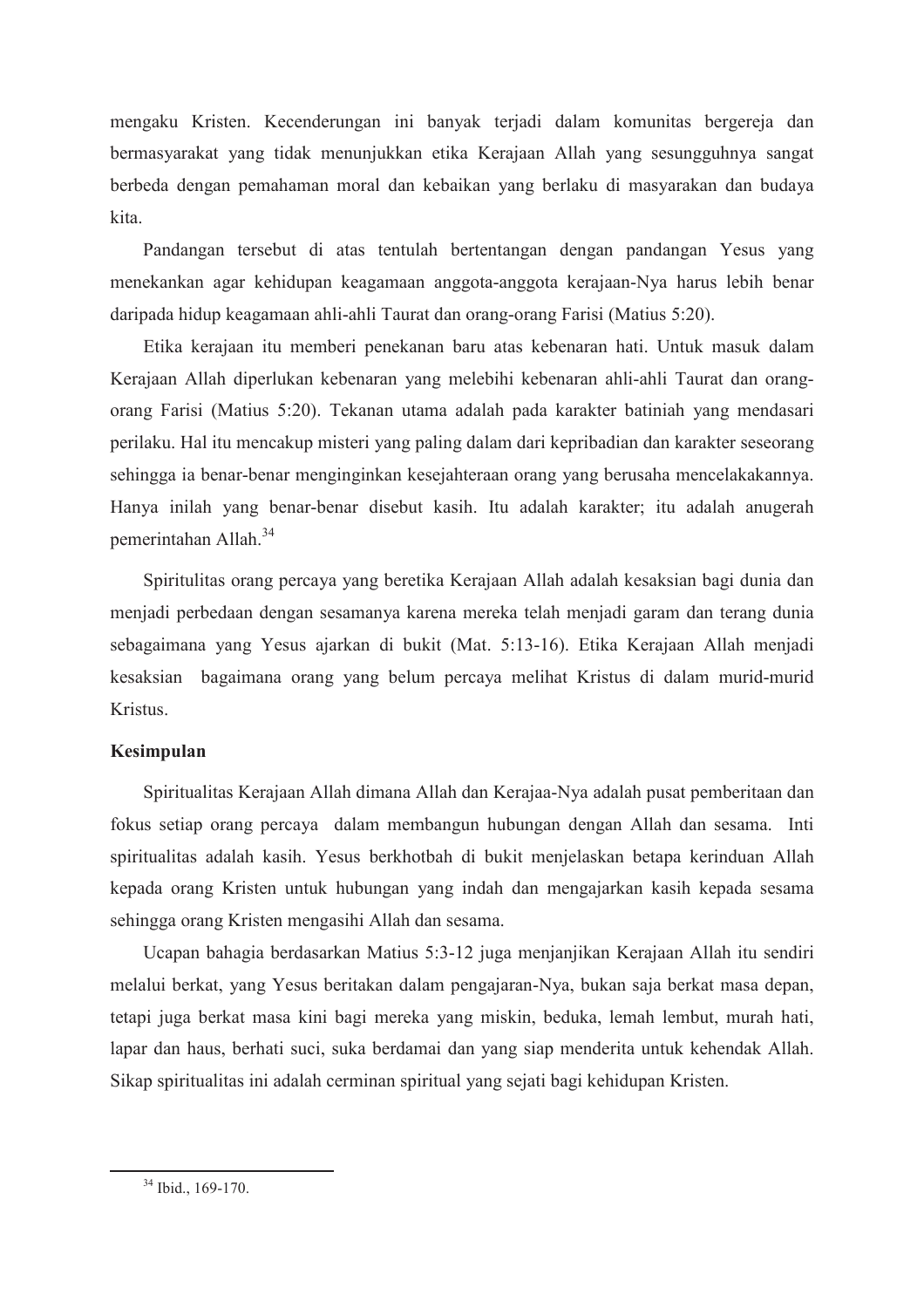## Kepustakaan

Abineno, J. L. Ch. Khotbah di Bukit. Jakarta: BPK Gunung Mulia, 1990.

- Albrecht, Daniel. Rites in the Spirit: A Ritual Approach to Pentecostal/Charismatic Spirituality, Journal of Pentecostal Theology Supplement Series 17. Sheffield: Sheffield Academic Press, 1999.
- Averbeck, Richard E. "Spirit, Community, and Mission: A Biblical Theology For Spiritual Formation." Journal of Spiritual Formation & Soul Care, 1, no. 1 (2008): 27-53.
- Bowe, Barbara E. Biblical Foundations of Spirituality: Touching a Finger to the Flame Lanham, Maryland: Rowman and Littlefield Publishers, 2003.
- Brake, Andrew. Spiritual Formation: Menjadi Serupa dengan Kristus. Bandung: Kalam Hidup, 2014.
- Chan, Simon. Spiritual Theology: A systematic Study of The Christian Life. Downers Grove, Illinois: InterVarsity Press, 1998.
- Engelsma, David J. The Kingdom of God. Grandville, Michigan: the Evangelism Committee of Southwest Protestant Reformed Church, 2012.
- Esteban, Rafael. "Evangelization, Culture and Spirituality," The Way 34, no. 4 (1994): 273-282.
- Ferguson, Sinclair B. Khotbah di Bukit. Surabaya: Momentum, 2009.

Holt, Bradley. A Brief History of Christian Spirituality. Oxford: Lion Publishing, 1993.

- http://kbbi.web.id/religius. Diakses pada 25 Juni 2015.
- http://kbbi.web.id/spiritual. Diakses pada 25 Juni 2015.
- http://www.merriam-webster.com/dictionary/religious. Diakses pada 25 Juni 2015.
- http://www.merriam-webster.com/dictionary/spirituality. Diakses pada 25 Juni 2015.
- http://www.southwestprc.org/pamphlets/KingdomOfGod.pdf. Diakses pada 25 Juni 2015.
- Hughes, Richard T. Christian America and The Kingdom of God. Urbana & Chicago: University of Illinois Press, 2009.
- Janzen, J. G. "The Yoke That Gives Rest," Int 41 (1987).
- Ladd, George Eldon. *Iniil Kerajaan*, Malang: Gandum Mas, 1994.
- Lovelace, R. F. Renewal as a Way of Life. Downers Grove: InterVarsity, 1985.
- Mickelson, Jonathan Kristen. Mickelson's Enhanced Strong's Greek and Hebrew Dictionaries. The Word, 2008.